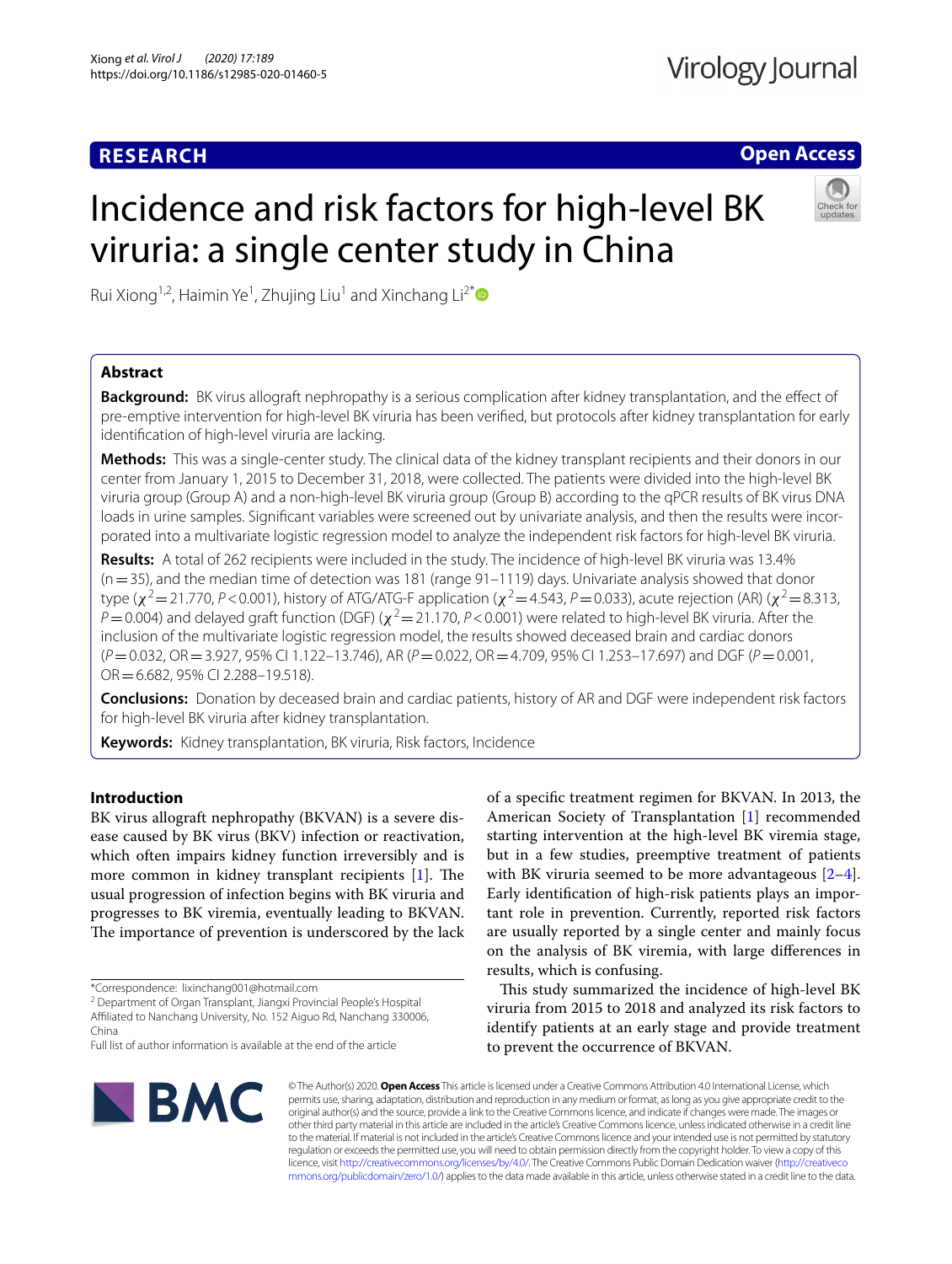## **Patients and methods**

## **Patient groups**

In this study, we retrospectively collected the data of kidney transplant recipients from January 1, 2015, to December 31, 2018, at Jiangxi Provincial People's Hospital Affiliated with Nanchang University. This study was approved by the Ethics Committee of Jiangxi Provincial People's Hospital (Serial No. 2015094). The patients were divided into two groups according to the diferent monitoring results of BKV DNA loads in urine after transplantation: high-level BK viruria (Group A) (BKV DNA loads  $\geq$  E + 07 copies/ml) and non-high-level BK viruria (Group B) (BKV DNA loads  $E+07$  copies/ml or no BKV DNA in urine samples). BKV evaluation was performed on the day before transplantation to ensure that all patients were BKV negative before transplantation. After transplantation, BKV monitoring was carried out for all patients according to our monitoring protocol. We included patients in group A when the detected BKV DNA load in urine samples was  $\geq$  E+07 copies/mL and there was no BK viremia. The patients included in group B had a urine BKV DNA load  $\lt E+07$  copies/ml or lacked a BKV DNA load. Similarly, we needed to exclude all patients with BK viremia. The exclusion criteria were as follows: 1. the patient was diagnosed with BK viremia; 2. no regular follow-up data were kept after the operation; 3. the patient died or lost the transplanted kidney during the study period.

### **Monitoring protocols**

We followed the monitoring protocols recommended by the guidelines published by the American Society of Transplantation [[5\]](#page-5-3). Regular urine BKV monitoring was carried out for kidney transplant recipients after transplant, and the monitoring frequency was monthly until month 9, then every 3 months until 2 years, and once a year until 5 years. The urine BKV DNA loads were detected by quantitative polymerase chain reaction (qPCR), and the plasma BKV DNA loads were detected when the urine BKV DNA loads  $\geq$  E + 07 copies/ml. The qPCR detection instrument was the AGSAFD-9600 from the China Public Health (Shanghai) Biotechnology Co., Ltd., in Shanghai, China (detection threshold>2000 copies/mL); the reagent kit was the BK Virus Nucleic Acid Detection Kit (PCR fuorescent probe method) from SINOMD Gene Detection Technology Co., Ltd., in Beijing, China.

## **Data collection**

The clinical data of all the recipients and their donors were collected, including donor factors (sex, age, BMI, renal type, serum creatinine before organ obtainment, left or right kidney), recipient factors (sex, age, BMI, preoperative dialysis method, ATG/ATG-F medical history, history of AR, DGF, infection 30 days after surgery, immunosuppression maintenance protocols, number of transplants, BK virus DNA loads within urine, time of high-level BK viruria), and immune factors (HLA mismatching points, cold ischemia time, warm ischemia time).

#### **Statistical analysis**

The statistical analyses were performed with IBM SPSS software, version 25.0 (Armonk, NY, United States). The results of continuous variables were expressed as the  $mean \pm standard$  deviation (SD) or median (interquartile range, IQR) and numerical (percentages) values were used for categorical variables. The chi-square test and the independent sample T-test were used for the singlefactor comparison between the two groups. In the single factor analysis, the interaction between the factors was not excluded. To avoid missing meaningful variables, the results with a *P*<0.1 were selected to enter the multivariate analysis. The results of univariate analysis  $(P < 0.1)$ were included in the multivariate logistic regression model analysis, and the forward LR method was used to screen the variables and eliminate the unintentional variables. *P*<0.05 was considered to indicate statistical significance.

## **Results**

## **Demographics and clinical characteristics of recipients and donors**

A total of 262 patients were included in this study, including 35 in group A and 227 in group B. All recipients were negative for panel reactive antibody and complementdependent cytotoxicity before transplant. The demographic and clinical characteristics of all subjects are shown in Table [1.](#page-2-0) The prevalence of high-level BK viruria was 13.4% ( $n=35$ ), and the median time of detection was 18[1](#page-3-0) (range 91-1119) days. Figure 1 shows the distribution of the onset time of 35 patients with high-level BK viruria. The median follow-up time for all recipients was 1004 (range 372–1954) days.

#### **Results of univariate and multivariate analyses**

In Table [1,](#page-2-0) we present the univariate analysis results of different variables, and the variables with  $P$  value < 0.1 were input into the logistic regression model for multifactor analysis to identify the independent risk factors. The treatment history of ATG/ATG-F, AR, DGF and donor type were included in the regression model. The results showed the treatment history of ATG/ATG-F (OR: 0.339; 95% CI 0.084–1.370; *P*=0.129), AR (OR: 4.709; 95% CI 1.253–17.697; *P*=0.022), DGF (OR: 6.682;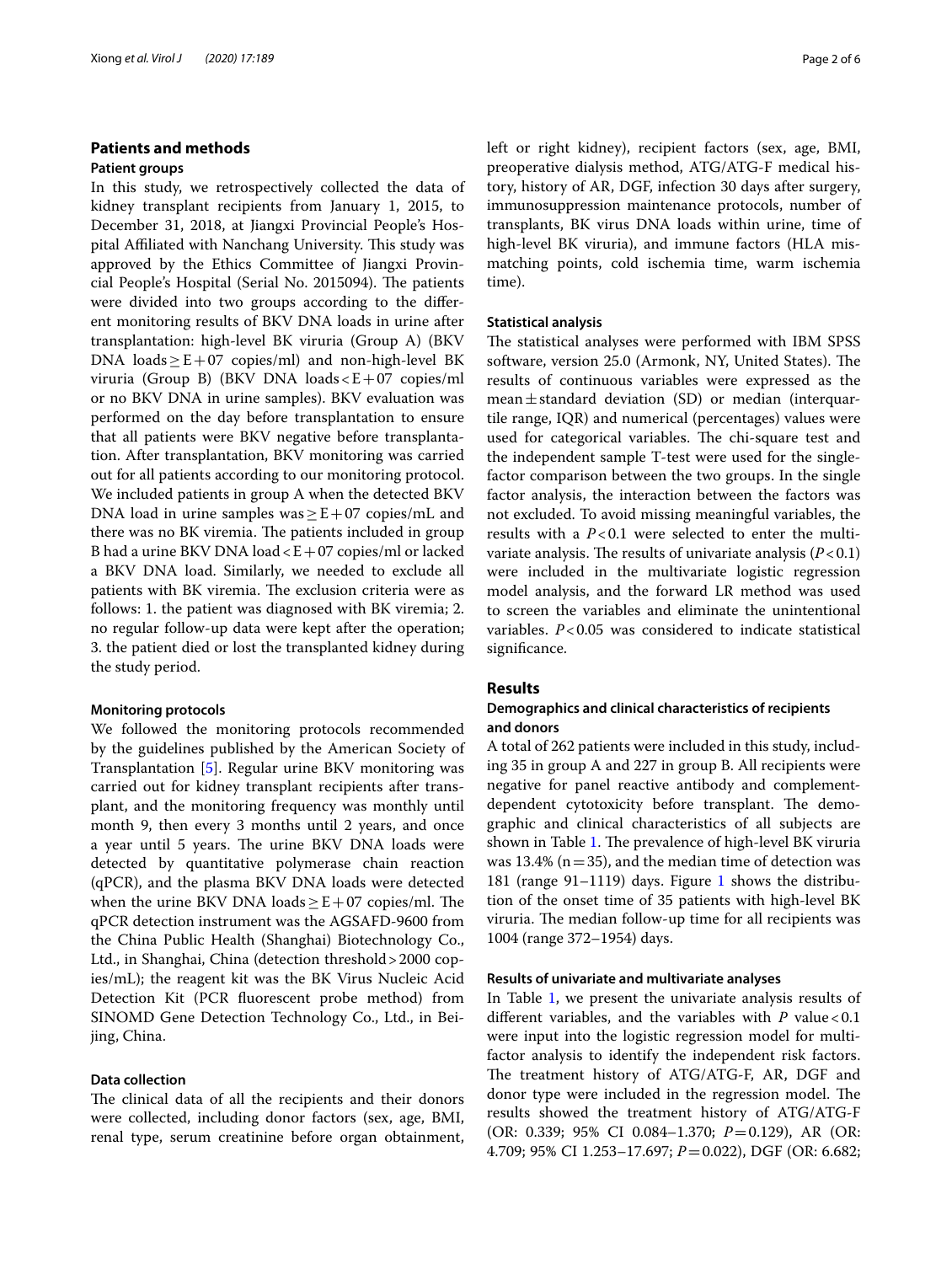| <b>Variates</b>              | All recipients $n = 262$    | Group $A n = 35$                   | Group $B n = 227$      | $\chi^2$ ort value | P value |
|------------------------------|-----------------------------|------------------------------------|------------------------|--------------------|---------|
| Donors                       |                             |                                    |                        |                    |         |
| Sex (n, %)                   |                             |                                    |                        |                    |         |
| Male                         | 197, 75.2%                  | 28.80%                             | 169, 74.4%             | 0.501              | 0.479   |
| Female                       | 65, 24.8%                   | 7.20%                              | 58, 25.6%              |                    |         |
| Age (n, %)                   |                             |                                    |                        |                    |         |
| < 18                         | 27, 10.3%                   | 3,8.6%                             | 24, 10.6%              | 0.618              | 0.734   |
| $18 - 59$                    | 232, 88.5%                  | 32, 91.4%                          | 200, 88.1%             |                    |         |
| $\geq 60$                    | 3, 1.1%                     | $\equiv$                           | 3, 1.3%                |                    |         |
| BMI (n, %)                   |                             |                                    |                        |                    |         |
| $<$ 18 kg/m <sup>2</sup>     | 27, 10.3%                   | 3,8.6%                             | 24, 10.6%              | 0.873              | 0.832   |
| 18-23.9 kg/m <sup>2</sup>    | 161, 61.5%                  | 24, 68.6%                          | 137, 60.4%             |                    |         |
| 24-27.9 kg/m <sup>2</sup>    | 64, 24.4%                   | 7.20%                              | 57, 25.1%              |                    |         |
| $\geq$ 28 kg/m <sup>2</sup>  | 10, 3.8%                    | 1, 2.9%                            | 9, 4.0%                |                    |         |
| Donor type (n, %)            |                             |                                    |                        |                    |         |
| Live                         | 40, 15.3%                   | 4, 11.4%                           | 36, 15.9%              | 21.7               | < 0.001 |
| Brain death                  | 12, 4.6%                    | 1, 2.9%                            | 11, 4.8%               |                    |         |
| Cardiac death                | 138, 52.7%                  | 9, 25.7%                           | 129, 56.8%             |                    |         |
| Brain-cardiac death          | 72, 27.5%                   | 21,60.0%                           | 51, 22.5%              |                    |         |
| Serum creatinine (mean ± SD) | $93.2 \pm 54.2 \,\mu$ mol/L | $94.5 \pm 65.2 \,\text{\mu}$ mol/L | $93.0 \pm 52.5$ µmol/L | $-0.152$           | 0.880   |
| Left or right kidney         |                             |                                    |                        |                    |         |
| Left                         | 141,53.8%                   | 19, 54.3%                          | 122, 53.7%             | 0.004              | 0.952   |
| Right                        | 121, 46.2%                  | 16, 45.7%                          | 105, 46.3%             |                    |         |
| Recipients                   |                             |                                    |                        |                    |         |
| Sex (n, %)                   |                             |                                    |                        |                    |         |
| Male                         | 189, 72.1%                  | 22, 62.9%                          | 167, 73.6%             | 1.731              | 0.188   |
| Female                       | 73, 27.9%                   | 13, 37.1%                          | 60, 26.4%              |                    |         |
|                              |                             |                                    |                        |                    |         |
| Age (n, %)                   |                             |                                    |                        |                    |         |
| < 18                         | 2,0.8%                      | $\qquad \qquad -$                  | 2,0.9%                 | 0.365              | 0.833   |
| $18 - 59$                    | 254, 96.9%                  | 34, 97.1%                          | 220, 96.9%             |                    |         |
| $\geq 60$                    | 6, 2.3%                     | 1, 2.9%                            | 5, 2.2%                |                    |         |
| BMI (n, %)                   |                             |                                    |                        |                    |         |
| $<$ 18 kg/m <sup>2</sup>     | 36, 13.7%                   | 3,8.6%                             | 33, 14.5%              | 3.026              | 0.388   |
| 18-23.9 kg/m <sup>2</sup>    | 187, 71.4%                  | 28.80%                             | 159, 70.0%             |                    |         |
| 24-27.9 kg/m <sup>2</sup>    | 36, 13.7%                   | 3,8.6%                             | 33, 14.5%              |                    |         |
| $\geq$ 28 kg/m <sup>2</sup>  | 3, 1.1%                     | 1, 2.9%                            | 2,0.9%                 |                    |         |
| Dialysis (n, %)              |                             |                                    |                        |                    |         |
| Hemodialysis                 | 209, 79.8%                  | 25, 71.4%                          | 184, 81.0%             | 2.382              | 0.304   |
| Peritoneal                   | 51, 19.5%                   | 10, 28.6%                          | 41, 18.1%              |                    |         |
| Others                       | 2,0.8%                      | $\overline{\phantom{0}}$           | 2,0.9%                 |                    |         |
| ATG/ATG-F (n, %)             |                             |                                    |                        |                    |         |
| No                           | 176, 67.2%                  | 18, 51.4%                          | 158,69.6%              | 4.543              | 0.033   |
| Yes                          | 86, 32.8%                   | 17,48.6%                           | 69, 30.4%              |                    |         |
| AR (n, %)                    |                             |                                    |                        |                    |         |
| No                           | 217, 82.8%                  | 23, 65.7%                          | 194, 85.5%             | 8.313              | 0.004   |
| Yes                          | 45, 17.2%                   | 12, 34.3%                          | 33, 14.5%              |                    |         |
| DGF (n, %)                   |                             |                                    |                        |                    |         |
| No                           | 215, 82.1%                  | 19, 54.3%                          | 196, 86.3%             | 21.170             | < 0.001 |
| Yes                          | 47, 17.9%                   | 16, 45.7%                          | 31, 13.7%              |                    |         |

# <span id="page-2-0"></span>**Table 1 Demographics and clinical characteristics of recipients and donors**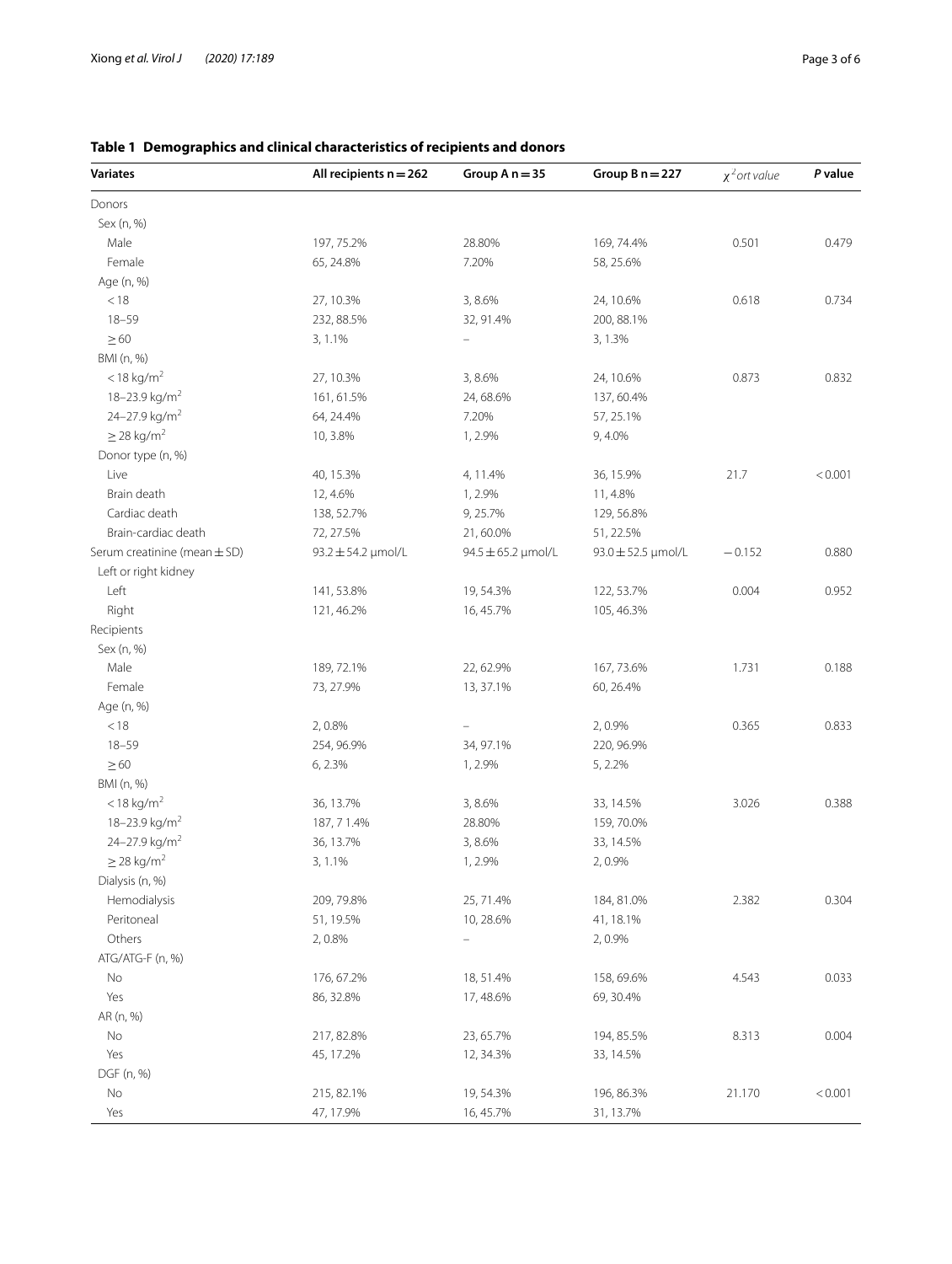## **Table 1 (continued)**

| <b>Variates</b>                               | All recipients $n = 262$ | Group $A n = 35$  | Group $B n = 227$ | $\chi^2$ ort value | P value |
|-----------------------------------------------|--------------------------|-------------------|-------------------|--------------------|---------|
| Infection within 30 days after surgery (n, %) |                          |                   |                   |                    |         |
| Pulmonary infection                           | 14, 5.3%                 | 3,8.6%            | 11, 4.9%          | 3.936              | 0.140   |
| Urinary tract infection                       | 14, 5.3%                 | 4, 11.4%          | 10, 4.4%          |                    |         |
| Others                                        | 233, 88.9%               | 28.80%            | 205, 90.7%        |                    |         |
| Immune factors                                |                          |                   |                   |                    |         |
| Immunosuppressive maintenance regimen (n, %)  |                          |                   |                   |                    |         |
| $TAC + MMF + Pred^a$                          | 259, 98.9%               | 34, 97.1%         | 225, 99.1%        | 1.046              | 0.306   |
| Others                                        | 3, 1.1%                  | 1, 2.9%           | 2,0.9%            |                    |         |
| Number of kidney transplants (n, %)           |                          |                   |                   |                    |         |
| First                                         | 258, 98.5%               | 35, 100%          | 222, 98.2%        | 0.626              | 0.731   |
| Second                                        | 4, 1.5%                  | $\equiv$          | 4, 1.8%           |                    |         |
| HLA mismatching (mean $\pm$ SD)               | $2.0 + 1.1$              | $1.9 \pm 1.2$     | $2.0 \pm 1.0$     | 0.745              | 0.457   |
| Cold ischemia time (mean $\pm$ SD)            | $10.2 \pm 4.7$ h         | $9.8 \pm 4.2 h$   | $10.3 \pm 4.8$ h  | 0.555              | 0.576   |
| Warm ischemia time (mean $\pm$ SD)            | $4.5 \pm 1.3$ min        | $4.8 \pm 1.2$ min | $4.5 \pm 1.3$ min | $-1.466$           | 0.149   |

These all main data we collected were included into this table, and the corresponding chi-square/t values and P-values are contained in the last two columns of the table

<sup>a</sup> Tacrolimus + mycophenolate mofetil + prednisone (Tac + MMF + Pred)

(This table was relevant to Results.)



<span id="page-3-0"></span>95% CI 2.288–19.518; *P*=0.001) and DBCD (OR: 3.927; 95% CI 1.122–13.746; *P*=0.032) (Fig. [2\)](#page-4-0).

## **Discussion**

First, we need to explain our selection of the BKV threshold. In 2004, a study showed that all active BKVAN showed BKV DNA  $load > E + 07$  copies/ml of urine samples  $[6]$  $[6]$ . The guidelines published by the American Society of Transplantation in 2013 emphasize this result [[1\]](#page-5-0).

By monitoring the urine BKV DNA loads regularly after kidney transplant, we found that 13.4% of the patients  $(n=35)$  were diagnosed with high-level BK viruria at the median time of 181 days in our center. In 2020, several scholars summarized the incidence of BK virus infection in Asia and found that the incidence of BK viruria after kidney transplantation was between 5.9 and 86.9% [[7\]](#page-5-5). Although our data are also within this range, the wide range also afects the accuracy of these data. In fact, we must admit that the existing data were all reported by a single center, and there are too many uncontrollable factors leading to considerable diferences in the results. Previously, some scholars also reported the prevalence of BKV infection among healthy people. Atonsson et al. [[8\]](#page-5-6) reported that the serum positive rate of BK virus in Australians was as high as 99% in people between 25 and 60 years old. Gossai et al. [[9\]](#page-5-7) investigated the prevalence of polyomavirus in the United States and found that the serum positive rate of BK virus was 87.6%. These reports reveal diferences in the prevalence of BK virus infection in time and space. The highest incidence of BK viruria in renal transplant recipients was within 6 months of surgery, in accordance with other centers [[10\]](#page-5-8).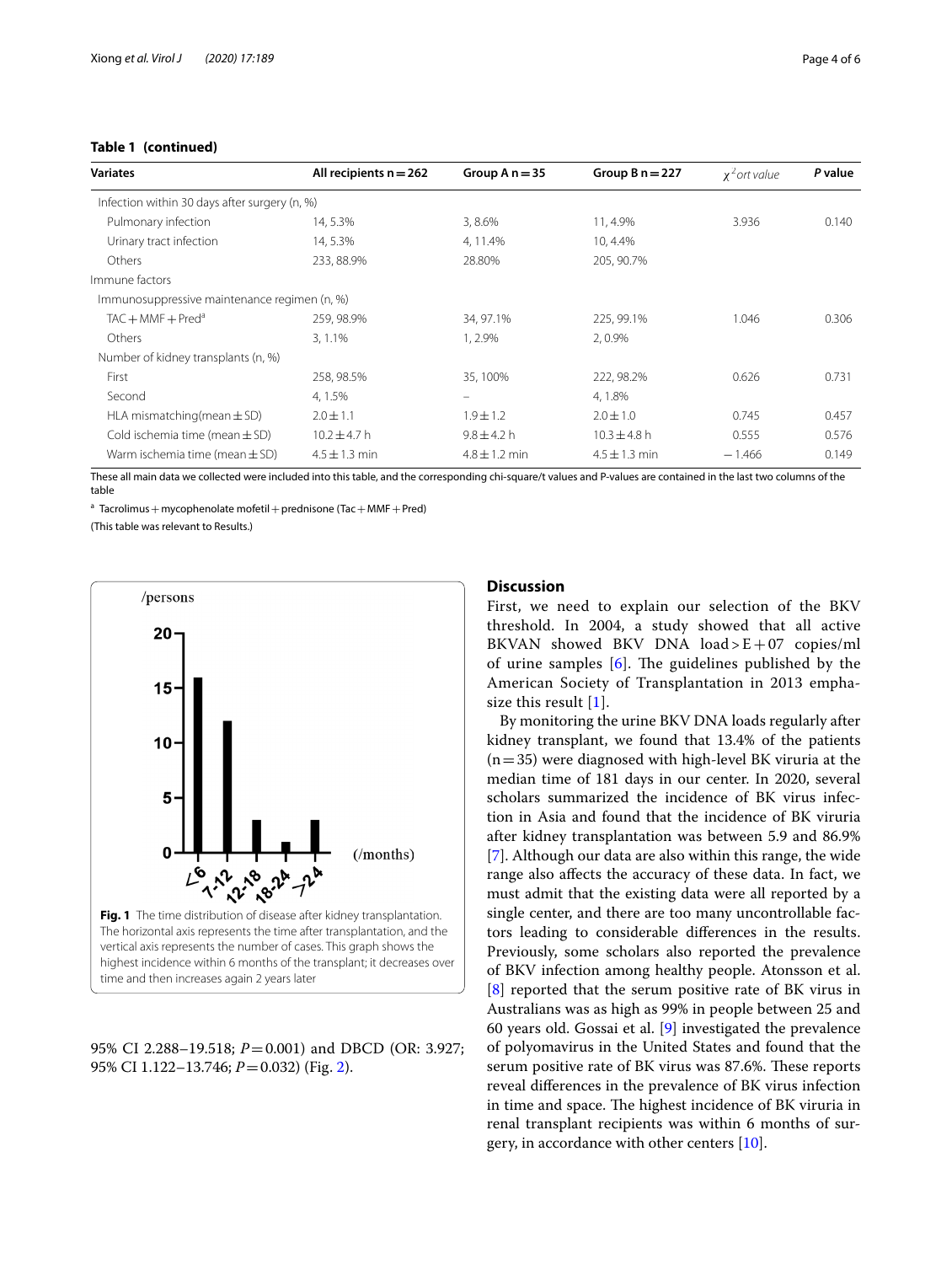

<span id="page-4-0"></span>It is important to identify high-level BK viruria patients. Reischig et al. [[11\]](#page-5-9) have demonstrated graft damage from BK viremia in studies. Many centers, in fact, have attempted to treat high-level BK viruria. There is also a concern that there is no specifc treatment for BKV infection in kidney transplant patients. The primary goal is usually to reduce the intensity of immunosuppression. We began to carry out preemptive intervention in 2015 to intervene in high-level BK viruria to prevent the occurrence of BKVAN, and the results were satisfactory. Among the 38 patients, BK viruria was efectively controlled in 32 patients (84.2%) within 1 year of treatment, and the remaining 6 patients (15.8%) also showed no infection progression, and no rejection reaction occurred in all patients after the immunosuppression intensity was reduced [The article is under submission]. Some researchers have also found that BK viruria also causes serum creatinine elevation by analyzing the survival of renal transplant recipients infected with BK virus [\[12](#page-5-10)]. Currently, the guidelines recommend high frequency BKV screening for all kidney transplant patients, which would undoubtedly result in signifcant medical costs. Early determination of a patient's risk of infection can greatly save on medical costs and provide improved medical services to patients. Therefore, we conducted this study to explore the risk factors for high-level BK viruria.

As we know, no relevant studies have been reported internationally in this feld, so we selected certain variables that may infuence the occurrence of high-level BK viruria for analysis. The final results showed that DBCD, AR and DGF were independent risk factors for high-level BK viruria. AR and DGF were the expected results, and AR and DGF were also independent risk factors for BK viremia after renal transplantation [[5](#page-5-3)]. However, DBCD surprised us. As is known, donor sources in China have undergone considerable changes in the twenty-frst century. Infuenced by traditional culture and religion, the development of DBD donors has been greatly hindered, which also severely limits the quantity and quality of our transplant work. Therefore, the criteria for donation in China were developed to solve the problem of the extreme shortage of donors in China. DBCD is the third type of donor in China (C-III), which is similar to category 4 in the Maastricht criteria  $[13]$  $[13]$  $[13]$ . Theoretically, we think that DCD might be one of the risk factors for the progression of BK virus infection. The incidence of DGF and primary nonfunction was signifcantly increased because DCD donors experienced hemodynamic disorders and the attack of underlying diseases. Generally, DBCD is similar to DBD, and the quality of the kidney is signifcantly higher than that of DCD. Therefore, DCD may be more closely associated with infection  $[5, 14]$  $[5, 14]$  $[5, 14]$  $[5, 14]$  $[5, 14]$ . These results are confusing. Whether the bias is caused by the small number of cases or the specifcity of DBCD needs to be confrmed by more studies.

This study reports the risk factors for high-level BK viruria after renal transplantation, flling in the gaps in this feld preliminarily, but there are also some limitations. In this single-center retrospective study, the insufficient sample size was still a limitation of its quality. Due to the limitation of objective factors, we could not compare all relevant factors. For example, there are limited types of immunosuppressive drugs that we use after transplant, induction therapy is not routine, donor-sourced BK virus surveillance has not been carried out, and so on.